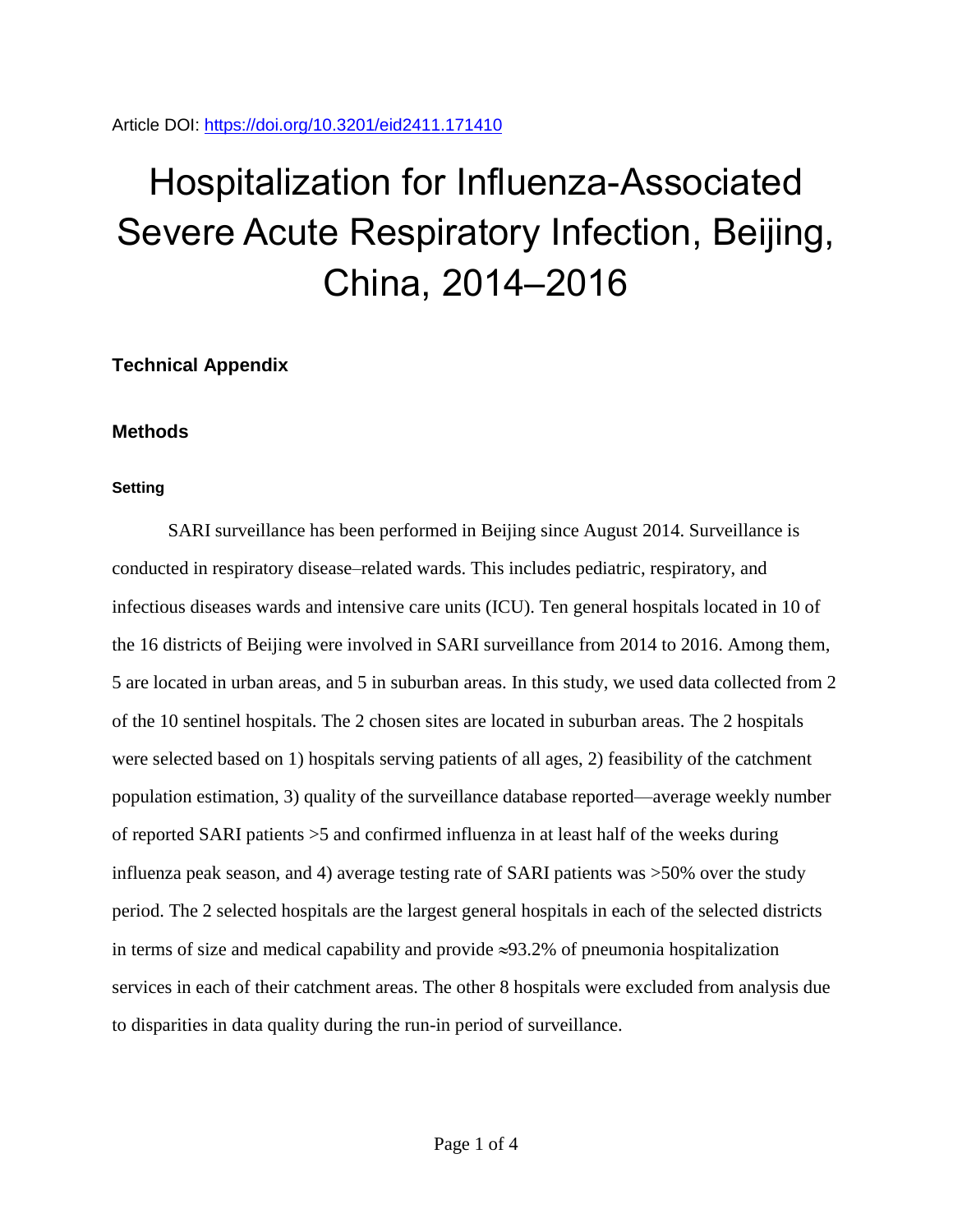#### **Patient Enrollment and Data Collection**

Physicians investigated all inpatients from the 2 selected hospitals to complete hospital admission records. They were screened for SARI during this process. SARI was defined based on WHO recommendations (*1*), "an acute respiratory infection with 1) history of fever or measured fever of  $\geq 38^{\circ}$ C; 2) cough; 3) with onset within the last 10 days; 4) and requiring hospitalization."

The Beijing SARI surveillance protocol obliges the patient's principal treating physicians to obtain verbal consent from eligible SARI patients, or their guardians, to collect information about demographic characteristics and clinical course within 24 hours of recognizing the patient's SARI status. Physicians then collect the information while they investigate the patients to complete hospital admittance records. Data include date of admittance, onset of symptoms, influenza vaccination status, treatment, complications, and hospital discharge outcome. Influenza vaccination status is self-reported by the patient, or by their guardian, and verified through vaccination registries for all ages by CDC staff. Discharge outcomes are classified as death during the hospital stay or survival. Patients are not followed up after discharge.

#### **Specimen Collection and Testing**

According to the protocol for SARI, trained staff should collect throat specimens from all SARI patients with the patient's verbal consent. Specimens were collected within 24 hours of admission and stored at  $4^{\circ}$ C at each ward before transportation to district CDCs for laboratory testing. Specimens were tested using multiplex real-time PCR to detect influenza A(H1N1 and H3N2) and influenza B(B/Yamagata and B/Victoria lineages). RNA extraction was performed from 140 µL samples using QIAamp Viral RNA Mini Kit (QIAGEN, Copenhagen, Denmark). The yield RNA was finally eluted using  $50 \mu L$  RNase-free water. The viral detection was completed by rRT-PCR using AgPath-ID One-Step RT-PCR kit (Applied Biosystems, Grand Island, NY, USA) and 7500 Fast Real-Time PCR System (Applied Biosystems) using  $5 \mu L$  of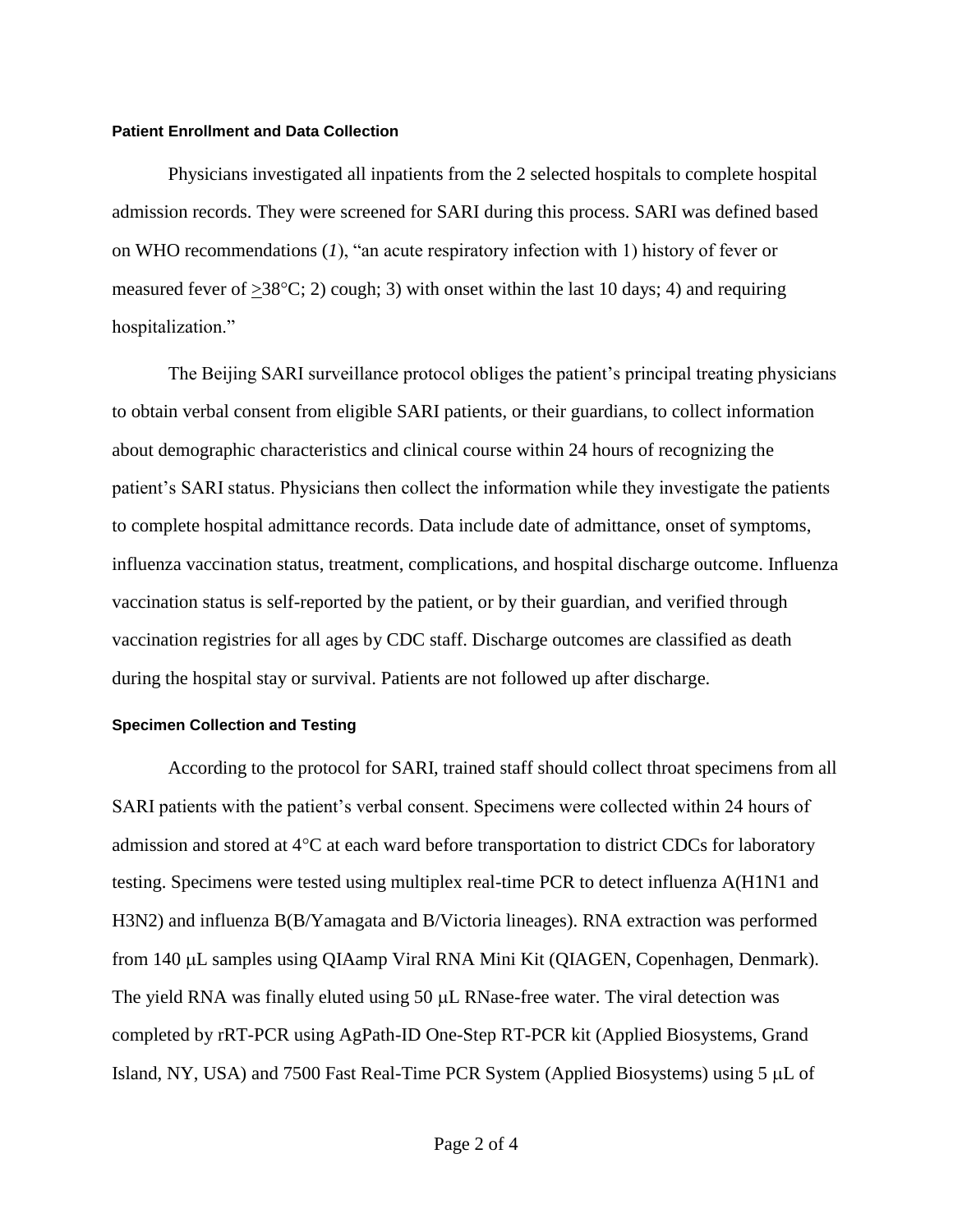RNA according to manufacturer's instructions and the WHO's protocol (*2*). All reactions were run in duplicate. Only those samples that had a cycle threshold cutoff value of <35 or >37 in duplicated tests were regarded as positive or negative, respectively. Otherwise, a retest would be performed to get a confirmed positive or negative result.

### **Results**

#### **Characteristics of Influenza and Noninfluenza SARI Cases**

Of the 3,130 SARI patients with swab collected, 918 (29.3%) refused to be investigated for clinical information. Among the 2,212 (70.7%) SARI cases with additional demographic and clinical information available, the majority were young children  $\leq$  years old (44.0%) or older adults aged >60 years (24.7%). Males accounted for 58.7% of the total SARI cases. Around one quarter (24.8%) had at least 1 underlying medical condition. and 5.5% received the seasonal influenza vaccine. The median duration of hospitalization for SARI cases was 8.8 days (interquartile range [IQR] 8.6–9.0) and 9 cases (0.4%) died during hospitalization.

We compared the clinical characteristics of SARI patients by age group. The proportion of patients with underlying medical condition increased with increasing age, with the highest proportion among older adults  $(≥60 \text{ years})$  at 83.2%. The median duration of hospitalization for SARI cases also increased with age, ranging from 6 days for  $\leq$ 5 years children to 12 days for  $\geq$ 60 years adults. The 9 deaths were all older adults with a median age of 77 years (IQR 72–80).

When comparing SARI cases with and without confirmed influenza ( $N = 2,212$ ); age, certain medical conditions, treatments and length of hospital stay were significantly different between the 2 groups. SARI cases without confirmed influenza were more likely to have a cardiovascular disease (18.3% versus 13.0%), were more likely to receive oxygen therapy (28.0% versus 21.4%), and were less likely to receive antivirals (0.8% versus 3.5%) and corticosteroids (8.8% versus 13.3%), compared to SARI cases with confirmed influenza. Length